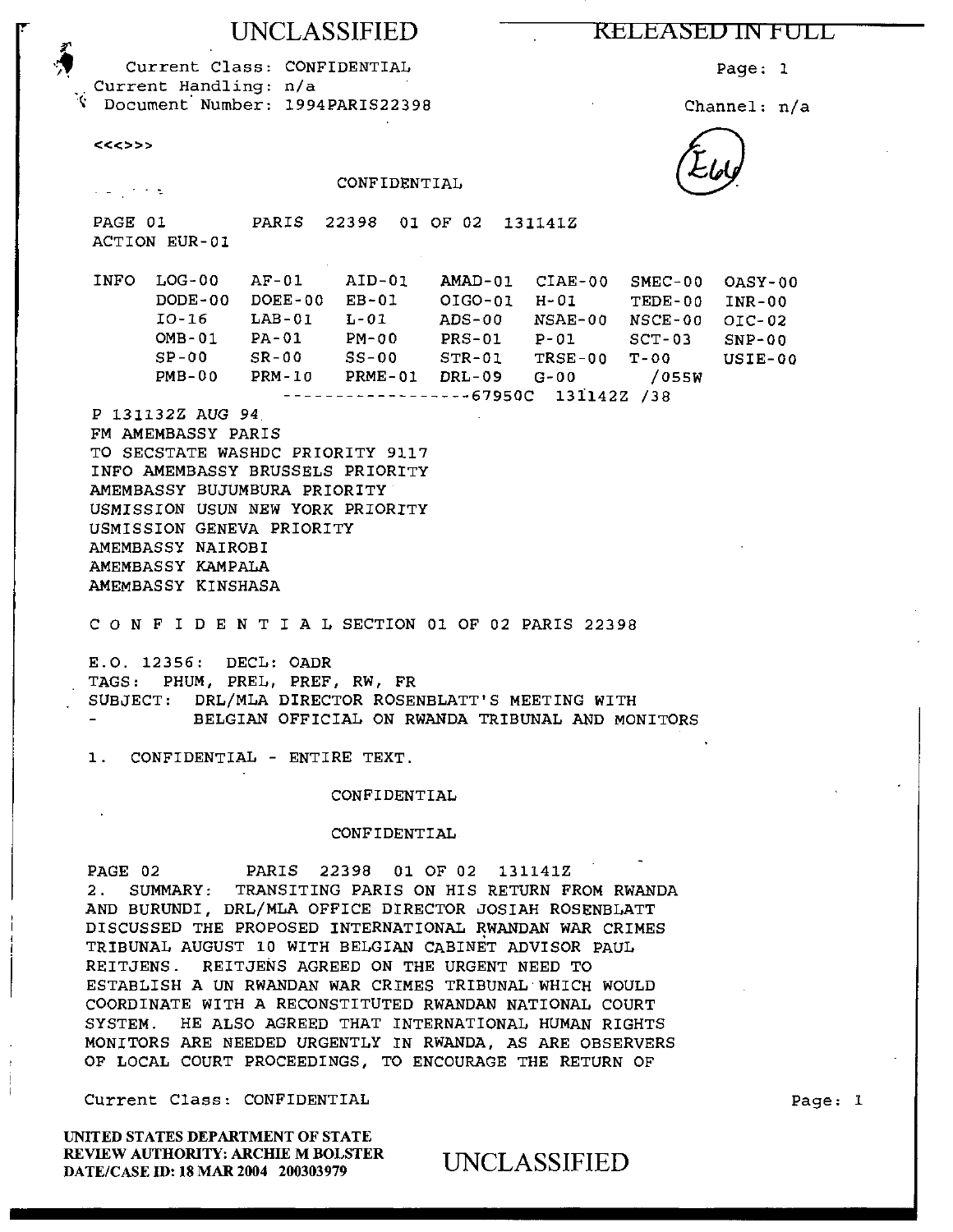Current Class: CONFIDENTIAL NCLASSIFIED ,Current Handling: n/a <sup>I</sup>: Document Number: 1994PARIS22398

Channel: n/a

REFUGEES TO THEIR HOMES. END SUMMARY.

STEPS TAKEN BY THE RWANDAN GOVERNMENT

3. PAUL REITJENS, BELGIAN CABINET ADVISOR FOR HUMAN RIGHTS AND LEGAL AFFAIRS, TRAVELLED TO PARIS AUGUST 10 TO MEET WITH DRL/MLA DIRECTOR JOSIAH ROSENBLATT. BELGIAN EMBASSY CHARGE DEBEYTER AND U.S. EMBASSY POLITICAL OFFICER ALSO ATTENDED. DESCRIBING HIS VISIT TO RWANDA AND BURUNDI, ROSENBLATT NOTED THE EFFORTS OF GOR OFFICIALS TO CONVINCE REFUGEES TO RETURN TO THEIR HOMES, DEVELOP A BROAD-BASED GOVERNMENT, AND HOLD WAR CRIMINALS ACCOUNTABLE FOR THEIR CRIMES. THE GOR HAS ISSUED PUBLIC STATEMENTS TO CONVINCE RETURNING REFUGEES THAT THE GOR WOULD NOT RESORT TO SUMMARY JUDGMENT AGAINST ALLEGED WAR CRIMINALS BUT WOULD DEFER TO AN INTERNATIONAL WAR CRIMES TRIBUNAL, HE SAID, AND HAD PLEDGED TO DO WHATEVER IT CAN TO PREVENT FURTHER BLOODLETTING. HE SAID PM TWIGIRAMUNGU HAD SPOKEN FORCEFULLY ABOUT THE NEED TO BREAK THE CYCLE OF KILLING AND RECOGNIZES THAT AN INTERNATIONAL WAR CONFIDENTIAL

### CONFIDENTIAL

PAGE 03 PARIS 22398 01 OF 02 131141Z CRIMES TRIBUNAL WILL HELP ACCOMPLISH THAT. ROSENBLATT URGED THAT THE GOB MAKE A PUBLIC STATEMENT SUPPORTING THE WAR CRIMES TRIBUNAL. REITJENS RESPONDED THAT THE RWANDAN PRIME MINISTER'S RECENT PUBLIC COMMUNIQUE MIGHT PROVIDE A GOOD OPPORTUNITY FOR A SUCH A GOB STATEMENT.

THE UN WAR CRIMES TRIBUNAL AND NATIONAL COURTS 

4. ROSENBLATT NOTED THE NEED FOR THE PARALLEL DEVELOPMENT OF THE INTERNATIONAL WAR CRIMES TRIBUNAL AND A NATIONAL COURT SYSTEM. THE WAR CRIMES TRIBUNAL MUST NOT MONOPOLIZE THE PROSECUTION OF WAR CRIMINALS, HE SAID; THE NATIONAL COURT SYSTEM MUST ALSO BE RECONSTITUTED SO THAT IT MAY PROSECUTE ALLEGED WAR CRIMINALS. THIS WOULD INCREASE CONFIDENCE IN DUE PROCESS AND THE RULE OF LAW. HE NOTED THAT THE TRIBUNAL AND THE GOR MUST DETERMINE THE CATEGORIES OF CRIMINALS EACH COURT WOULD PROSECUTE: INSTIGATORS, MIDDLE-LEVEL COMMANDERS, OR THOSE WHO HAD CARRIED OUT THE KILLINGS. ROSENBLATT ADDED THAT THE SEVERITY OF PUNISHMENT IS AN IMPORTANT RELATED ISSUE: THE WAR CRIMES TRIBUNAL IS LIMITED TO PRISON SENTENCES EVEN FOR THE MOST SERIOUS OFFENDERS, WHEREAS RWANDAN

Current Class: CONFIDENTIAL Page: 2

## UNCLASSIFIED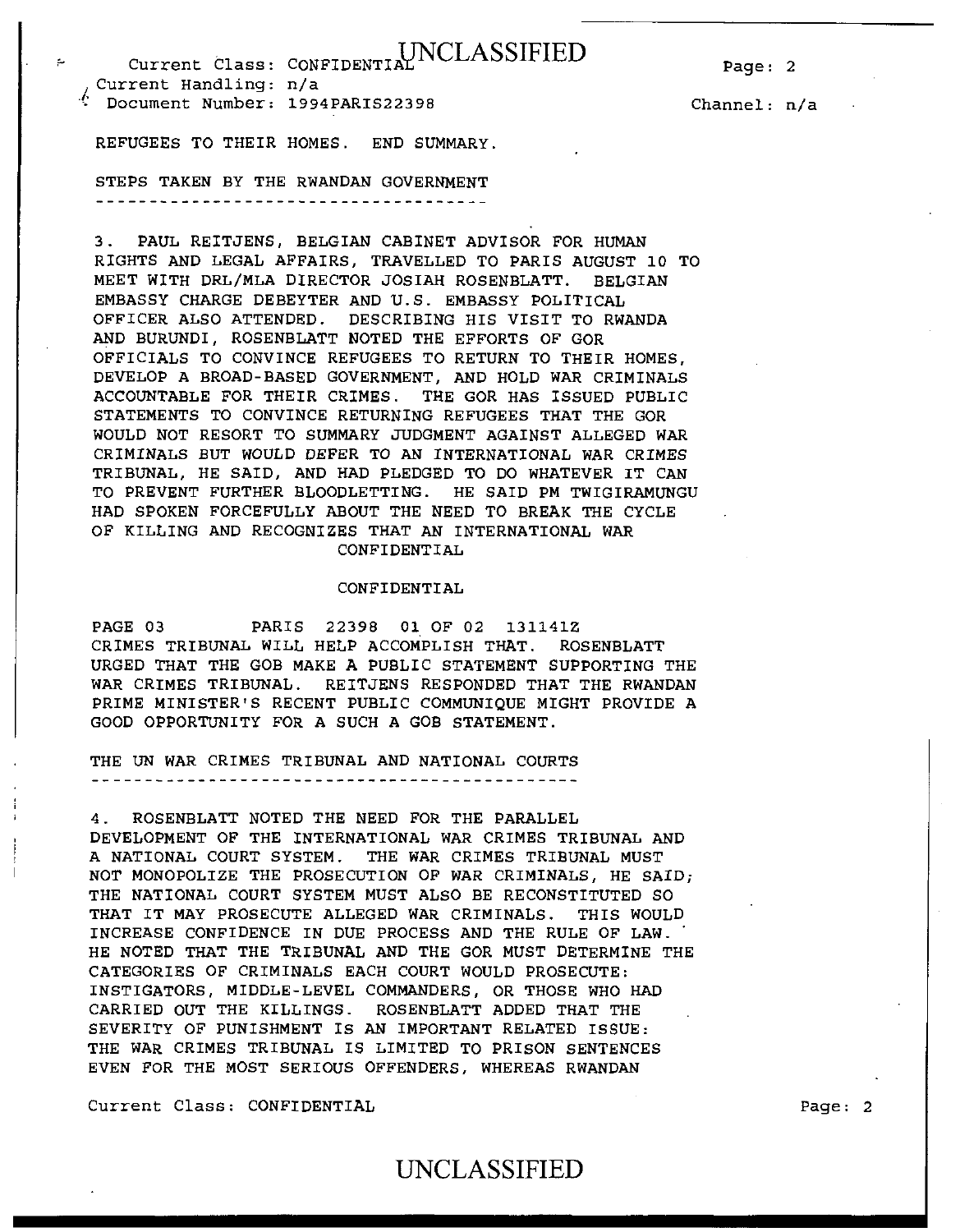### Page: 3

# Current Class: CONFIDENTIAL NCLASSIFIED Current Handling: n/a • Document Number: 1994PARIS22398

Channel: n/a

COURTS MIGHT IMPOSE CAPITAL PUNISHMENT ON LOWER LEVEL CRIMINALS.

ACTION ON WAR CRIMES TRIBUNAL URGENTLY REQUIRED 

5. ROSENBLATT EMPHASIZED THAT TIMING IS OF THE ESSENCE IN ESTABLISHING THE WAR CRIMES TRIBUNAL, BOTH TO CONFIDENTIAL

### CONFIDENTIAL

PAGE 04 PARIS 22398 01 OF 02 131141Z ENCOURAGE REFUGEES TO RETURN AND TO DISCOURAGE VIGILANTE ACTIVITIES. REITJENS EXPRESSED CONCERN THAT THE APPARENT OVERLAPPING RESPONSIBILITIES OF THE UN SYG'S SPECIAL RAPPORTEUR AND THE INTERNATIONAL COMMISSION IN DEVELOPING REPORTS ON THE SITUATION IN RWANDA MIGHT SLOW DOWN THE TRIBUNAL'S ESTABLISHMENT. ROSENBLATT RESPONDED THAT AN INTERIM REPORT BY THE INTERNATIONAL COMMISSION COULD BE USED AS A BASIS FOR A UN RESOLUTION ESTABLISHING THE

#### CONFIDENTIAL

NNNN

CONFIDENTIAL

PAGE 01 PARIS 22398 02 OF 02 131142Z ACTION EUR-01

| I NFO.                              | $LOG-0.0$    | AF-01      | AID-01   | AMAD-01  | CIAE-00 | SMEC-00                | OASY-00  |
|-------------------------------------|--------------|------------|----------|----------|---------|------------------------|----------|
|                                     | $DODE - 0.0$ | $DOEE-0.0$ | $EB-01$  | OIGO-01  | H-01    | TEDE-00                | INR-00   |
|                                     | IO-16        | $LAB-01$   | $L - 01$ | $ADS-00$ | NSAE-00 | $NGCE-00$              | OIC-02   |
|                                     | $OMB-01$     | PA-01      | PM-00    | $PRS-01$ | P-01    | $SCT-03$               | $SNP-00$ |
|                                     | $SP-00$      | $SR-00$    | $SS-00$  | $STR-01$ | TRSE-00 | T-00<br>$\overline{1}$ | USIE-00  |
|                                     | $PMB-00$     | $PRM-10$   | PRME-01  | DRL-09   | G-00    | 7055W                  |          |
| $---------------679516$ 131142Z /38 |              |            |          |          |         |                        |          |

UNCLASSIFIED

P 131132Z AUG 94 FM AMEMBASSY PARIS . TO SECSTATE WASHDC PRIORITY 9118 INFO AMEMBASSY BRUSSELS PRIORITY AMEMBASSY BUJUMBURA PRIORITY USMISSION USUN NEW YORK PRIORITY USMISSION GENEVA PRIORITY AMEMBASSY NAIROBI AMEMBASSY KAMPALA AMEMBASSY KINSHASA

Current Class: CONFIDENTIAL Page: 3